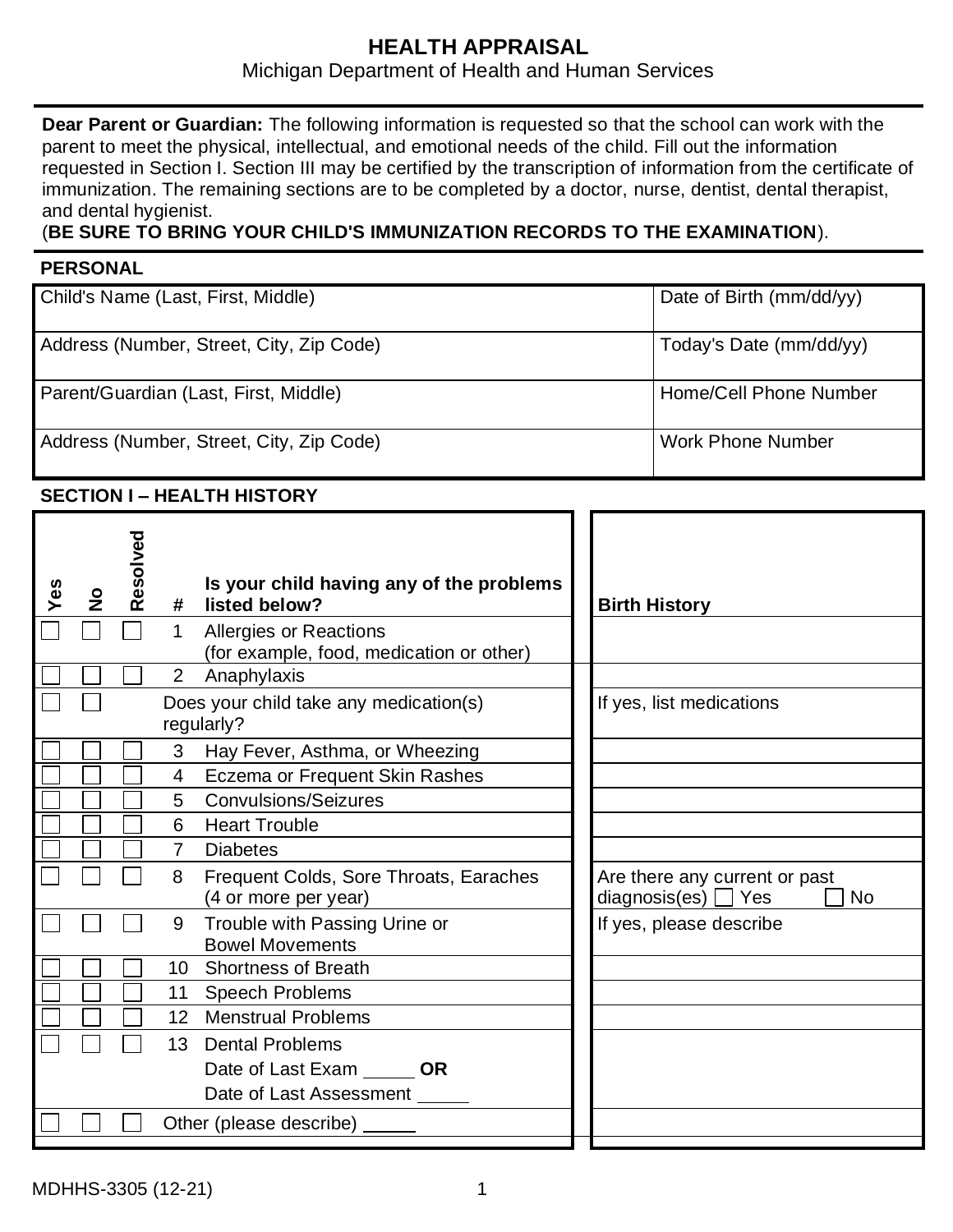| <b>Reason for Medication</b>                                                                                                                                                                                                         |                                                                                                                                                                                                                                                                                  |                              |                      |                          |        |                     |            |  |
|--------------------------------------------------------------------------------------------------------------------------------------------------------------------------------------------------------------------------------------|----------------------------------------------------------------------------------------------------------------------------------------------------------------------------------------------------------------------------------------------------------------------------------|------------------------------|----------------------|--------------------------|--------|---------------------|------------|--|
| <b>Concussion History</b>                                                                                                                                                                                                            |                                                                                                                                                                                                                                                                                  |                              |                      |                          |        |                     |            |  |
|                                                                                                                                                                                                                                      | Was the health history reviewed by a<br>Parent/Guardian Signature<br>Date<br>health professional?                                                                                                                                                                                |                              |                      |                          |        |                     |            |  |
|                                                                                                                                                                                                                                      | $\Box$ Yes $\Box$ No Examiner's Initials $\Box$                                                                                                                                                                                                                                  |                              |                      |                          |        |                     |            |  |
|                                                                                                                                                                                                                                      | SECTION II - PHYSICAL EXAMINATION, INSPECTION, TESTS AND MEASUREMENTS<br>Required for Child Care and Head Start / Early Head Start                                                                                                                                               |                              |                      |                          |        |                     |            |  |
|                                                                                                                                                                                                                                      |                                                                                                                                                                                                                                                                                  | <b>Test and Measurements</b> |                      |                          |        |                     |            |  |
| Yes                                                                                                                                                                                                                                  | $\frac{1}{2}$                                                                                                                                                                                                                                                                    | Was child tested for         |                      | <b>Tests and results</b> | Normal | eferred<br>$\alpha$ | Jnder care |  |
|                                                                                                                                                                                                                                      |                                                                                                                                                                                                                                                                                  | Vision                       | <b>Visual Acuity</b> |                          |        |                     |            |  |
|                                                                                                                                                                                                                                      |                                                                                                                                                                                                                                                                                  | Date                         | Muscle Imbalance     |                          |        |                     |            |  |
|                                                                                                                                                                                                                                      |                                                                                                                                                                                                                                                                                  |                              | Other                |                          |        |                     |            |  |
|                                                                                                                                                                                                                                      |                                                                                                                                                                                                                                                                                  | Hearing                      | Audiometer           | $(R = Right, L = Left)$  | R/L    | R/L                 |            |  |
|                                                                                                                                                                                                                                      |                                                                                                                                                                                                                                                                                  | Date $\_\_$                  | <b>OAE</b>           | $(R = Right, L = Left)$  | R/L    | R/L                 |            |  |
|                                                                                                                                                                                                                                      |                                                                                                                                                                                                                                                                                  |                              | Other                | (R= Right, L=Left)       | R/L    | R/L                 |            |  |
|                                                                                                                                                                                                                                      |                                                                                                                                                                                                                                                                                  | <b>Urinalysis</b>            | Sugar                |                          |        |                     |            |  |
|                                                                                                                                                                                                                                      |                                                                                                                                                                                                                                                                                  |                              | Albumin              |                          |        |                     |            |  |
|                                                                                                                                                                                                                                      |                                                                                                                                                                                                                                                                                  |                              | Microscopic          |                          |        |                     |            |  |
|                                                                                                                                                                                                                                      |                                                                                                                                                                                                                                                                                  | <b>Blood Lead Level</b>      |                      |                          |        |                     |            |  |
|                                                                                                                                                                                                                                      |                                                                                                                                                                                                                                                                                  |                              | Level ______ ug/dl   |                          |        |                     |            |  |
|                                                                                                                                                                                                                                      | Note: All children in Medicaid need to be tested at 1 and 2 years of age, or once between 3 and 6 years of<br>age if not previously tested. All children, regardless of Medicaid status, should be tested at those same<br>ages if they live in an area where lead risk is high. |                              |                      |                          |        |                     |            |  |
|                                                                                                                                                                                                                                      |                                                                                                                                                                                                                                                                                  | Height & Weight              | Height               |                          |        |                     |            |  |
|                                                                                                                                                                                                                                      |                                                                                                                                                                                                                                                                                  |                              | Weight               |                          |        |                     |            |  |
|                                                                                                                                                                                                                                      |                                                                                                                                                                                                                                                                                  | Other                        | Other                |                          |        |                     |            |  |
|                                                                                                                                                                                                                                      |                                                                                                                                                                                                                                                                                  | Hemoglobin/Hematocrit        | □                    |                          |        |                     |            |  |
|                                                                                                                                                                                                                                      |                                                                                                                                                                                                                                                                                  | <b>Blood Pressure</b>        | Reading              |                          |        |                     |            |  |
| Complete pediatric tuberculosis risk assessment available at:<br>https://www.michigan.gov/documents/mdhhs/4. MI_Pediatric_TB_Risk_Assessment_661537_7.pdf OR<br>feel free to use the attached QR code instead of the full link text. |                                                                                                                                                                                                                                                                                  |                              |                      |                          |        |                     |            |  |
|                                                                                                                                                                                                                                      |                                                                                                                                                                                                                                                                                  |                              |                      |                          |        |                     |            |  |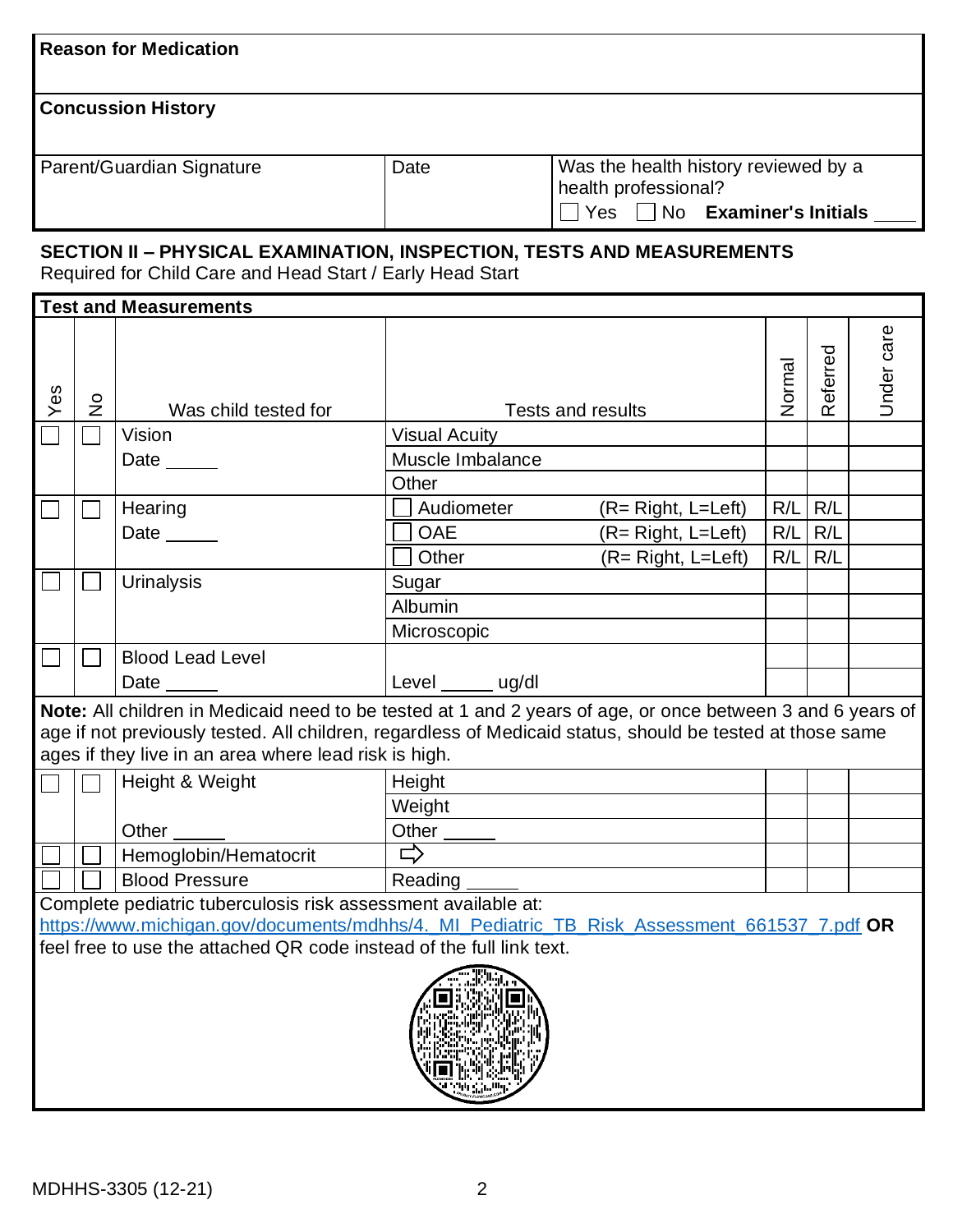Essential Findings Deviating from Normal

Exam Date

### **SECTION III – IMMUNIZATIONS**

Statements such as "UP-TO-DATE" or "COMPLETE" will not be accepted. Admission to school may be denied based on this information.**\***

| <b>Vaccines</b>                                                                           | <b>Date Administered</b> |                | <b>Vaccines</b>                                                                                                                                                       | <b>Date Administered</b> |                |  |  |
|-------------------------------------------------------------------------------------------|--------------------------|----------------|-----------------------------------------------------------------------------------------------------------------------------------------------------------------------|--------------------------|----------------|--|--|
| <b>Circle Type)</b>                                                                       |                          | mm/dd/yy       | (Circle Type)                                                                                                                                                         |                          | mm/dd/yy       |  |  |
| <b>Hepatitis B</b>                                                                        | 1                        | 3              | <b>Hepatitis A</b>                                                                                                                                                    | 1                        | 3              |  |  |
| (HepB)                                                                                    | $\overline{2}$           | 4              | (HepA)                                                                                                                                                                | $\overline{2}$           |                |  |  |
|                                                                                           | 1                        | $\overline{4}$ | Influenza (IIV/LAIV)                                                                                                                                                  | 1                        | 3              |  |  |
| DTaP/DTP/DT/Td                                                                            | $\overline{2}$           | 5              |                                                                                                                                                                       | $\overline{2}$           | $\overline{4}$ |  |  |
|                                                                                           | $\overline{3}$           | $\overline{6}$ | Meningococcal MenACWY                                                                                                                                                 | 1                        | $\overline{3}$ |  |  |
|                                                                                           |                          |                | (MCV4)                                                                                                                                                                | $\overline{2}$           |                |  |  |
| Tdap                                                                                      | 1                        |                | Meningococcal B                                                                                                                                                       | 1                        | 3              |  |  |
|                                                                                           |                          |                | (Bexsero, Trumenba)                                                                                                                                                   | $\overline{2}$           |                |  |  |
|                                                                                           | $\overline{1}$           | 3              | Human Papillomavirus                                                                                                                                                  | 1                        | 3              |  |  |
| Haemophilus Influenzae                                                                    |                          |                | (9vHPV, 4vHPV, 2vHPV)                                                                                                                                                 | $\overline{2}$           |                |  |  |
| type b (HIB)                                                                              | $\overline{2}$           | $\overline{4}$ |                                                                                                                                                                       | Type of                  | Date of        |  |  |
|                                                                                           |                          |                | <b>OTHER Vaccines</b>                                                                                                                                                 | Vaccine(s)               | Vaccine(s)     |  |  |
| Polio                                                                                     | 1                        | $\overline{4}$ | Specify Date & Type                                                                                                                                                   |                          |                |  |  |
| (IPV/OPV)                                                                                 | $\overline{2}$           | $\overline{5}$ |                                                                                                                                                                       | $\overline{2}$           |                |  |  |
|                                                                                           | 3                        |                |                                                                                                                                                                       | 3                        |                |  |  |
| <b>Pneumococcal Conjugate</b>                                                             | 1                        | 3              | Indicate and attach physician diagnosis or laboratory<br>evidence of immunity as applicable.                                                                          |                          |                |  |  |
| (PCV7/PCV13)                                                                              | $\overline{2}$           | $\overline{4}$ |                                                                                                                                                                       |                          |                |  |  |
| Rotavirus                                                                                 | 1                        | 3              | *Note: According to Public Act 368 of 1978, any child<br>enrolling in a Michigan school for the first time must<br>be adequately immunized, vision tested and hearing |                          |                |  |  |
| (RV1/RV5)                                                                                 | $\overline{2}$           |                |                                                                                                                                                                       |                          |                |  |  |
| Measles, Mumps, Rubella                                                                   | $\overline{1}$           | 3              |                                                                                                                                                                       |                          |                |  |  |
| (MMR/MMRV)                                                                                | $\overline{2}$           |                | tested. Exemptions to these requirements are granted                                                                                                                  |                          |                |  |  |
|                                                                                           |                          |                | for medical, religious, and other objections, provided                                                                                                                |                          |                |  |  |
|                                                                                           |                          |                | that the waiver forms are properly prepared, signed<br>and delivered to school administrators. Forms for                                                              |                          |                |  |  |
| Varicella (Chickenpox),                                                                   | 1                        | $\overline{2}$ | these exemptions are available at your provider office<br>for medical waiver forms and through your local                                                             |                          |                |  |  |
| (Var, MMRV)                                                                               |                          |                |                                                                                                                                                                       |                          |                |  |  |
|                                                                                           |                          |                | health department for nonmedical waiver forms.                                                                                                                        |                          |                |  |  |
| History of Chickenpox Disease?<br>Yes<br><b>No</b><br>Parent/Guardian refused recommended |                          |                |                                                                                                                                                                       |                          |                |  |  |
| immunizations at visit:<br>If yes, date                                                   |                          |                |                                                                                                                                                                       |                          |                |  |  |
| I certify that the immunization dates are true to the best of my knowledge                |                          |                |                                                                                                                                                                       |                          |                |  |  |
|                                                                                           |                          |                |                                                                                                                                                                       |                          |                |  |  |
| Health Professional's Signature                                                           |                          |                | <b>Title</b>                                                                                                                                                          |                          | Date           |  |  |
|                                                                                           |                          |                |                                                                                                                                                                       |                          |                |  |  |
| <b>SECTION IV - RECOMMENDATIONS</b>                                                       |                          |                |                                                                                                                                                                       |                          |                |  |  |

# (Required for Child Care and Head Start/Early Head Start)

Yes No

 $\overline{\phantom{0}}$ 

Is there any defect of vision, hearing, or other condition for which the school could help by  $\Box$ seating or other actions? If yes, please explain: \_\_\_\_\_\_\_\_\_\_\_\_\_\_\_\_\_\_\_\_\_\_\_\_\_\_\_\_\_\_